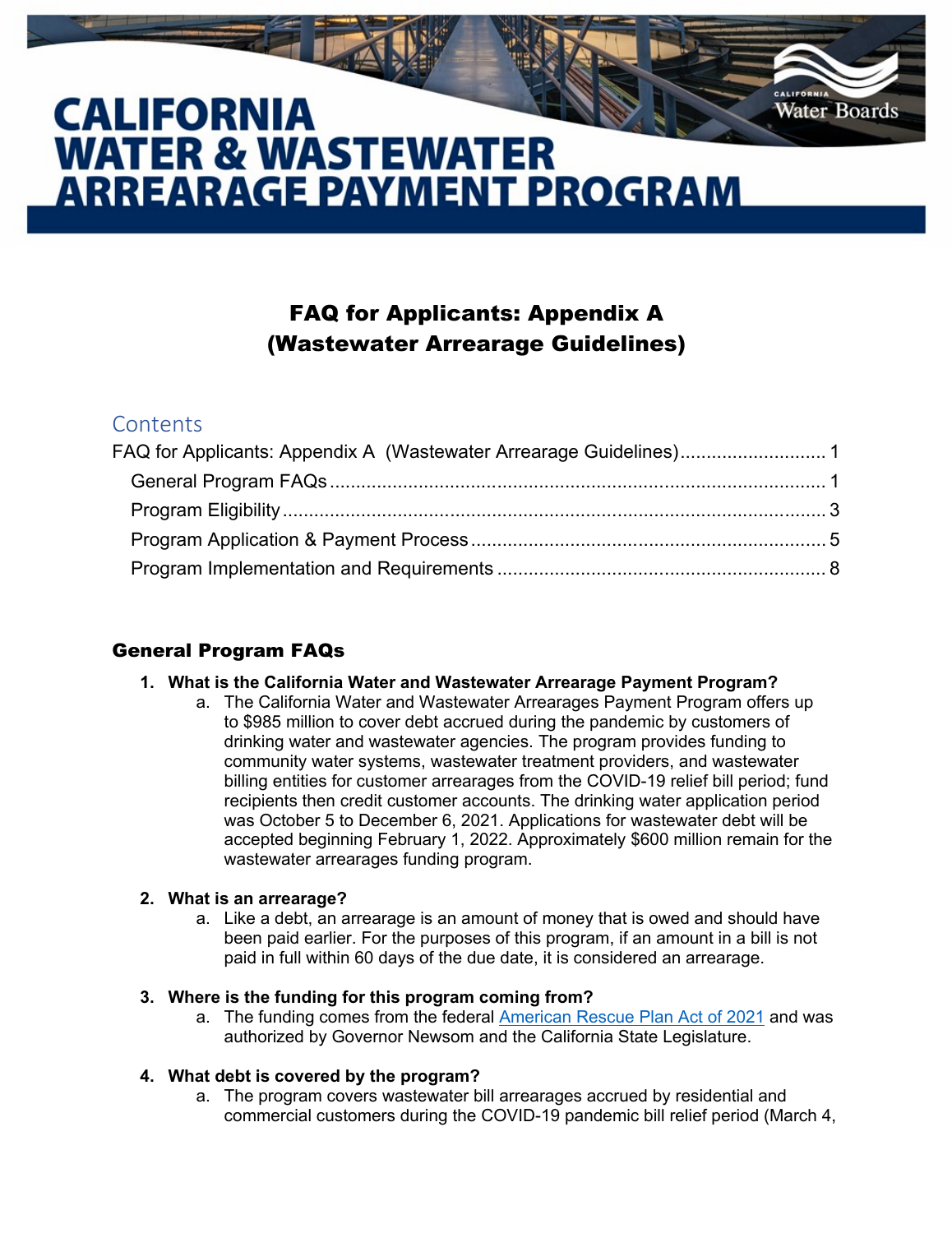2020 through June 15, 2021) and any billing period that overlaps with these dates.

- i. Examples:
	- 1. Wastewater is billed yearly: Both wastewater bills for 2020 and 2021 could be eligible for the program, since the COVID-19 relief period started March 4, 2020 and ended June 15, 2021.
	- 2. Wastewater is billed twice a year: Both semi-annual 2020 bills could be eligible since both include dates in the COVID-19 relief period. For 2021, the January through June bills could be eligible.
	- 3. Monthly billing: All monthly bills for March 2020 through June 2021 could be eligible.
- b. This includes debt transferred to a third-party collection entity, debt collected through property tax rolls, or debt offset by customer assistance programs.

#### **5. What are the taxpayer ID forms and why are they needed?**

- a. To issue payments, the State Water Board is required to collect taxpayer identification forms to enter wastewater treatment providers and wastewater billing entities into the state accounting systems. You must complete the Government Taxpayer ID Form, available online at [bit.ly/GovTaxID.](http://bit.ly/GovTaxID) The entity's name and Taxpayer Identification Number provided on the form must match the information on file with the Internal Revenue Service to be accepted.
- b. The form must be signed by an authorized signatory for your organization, meaning an official with a delegation of signature authority by ordinance, resolution, or other delegation to provide the assurances, certifications and commitments associated with receipt of and use of funding from the State Water Board.
- c. You will be asked to upload the form as part of the online application process.
- **6. If a joint utility applied to the drinking water arrearage program, does it need to fill out the taxpayer ID form again? Does it need to go through the full application process again?**
	- a. The taxpayer ID form must be re-submitted to support the wastewater standalone application and to ensure payments can be issued quickly. Submitting the form again also provides entities with the opportunity to provide an updated address to which wastewater payments should be mailed. This address may be different than the address for drinking water.
	- b. Applicants will need to file a new application specific to wastewater arrearages. However, the process will have fewer steps than the drinking water program - applicants do not need to submit a survey prior to submitting the application itself.

#### **7. Is the funding competitive? Will certain providers or communities be prioritized?**

- a. No, the funding is not competitive. There is enough funding available that we anticipate the program can cover 100% of eligible debt that wastewater agencies request in their applications.
- b. All eligible wastewater treatment providers or wastewater billing entities are treated equally when determining the allocation of funding. The State Water Board may prioritize the *timing* of payments to wastewater treatment providers that serve disadvantaged communities to get them funding as quickly as possible.
- **8. What are the tax implications of accepting program funds?**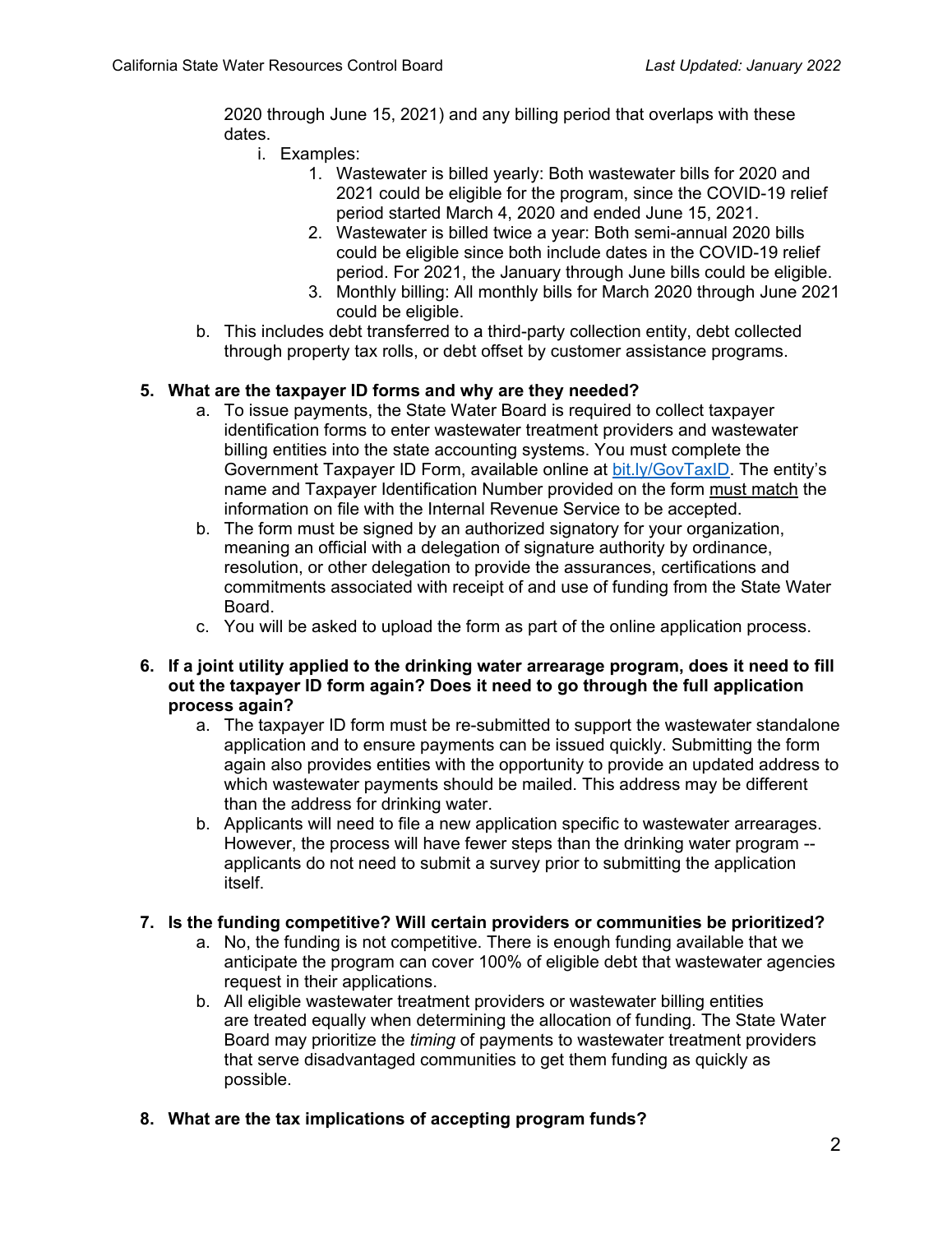- a. Wastewater treatment providers and/or billing entities should consult with tax professionals regarding potential tax liabilities and reporting requirements. The State Water Board is not authorized to provide federal or state tax advice.
- b. The Internal Revenue Service has posted fact sheets for frequently asked questions for states and local government on taxability of payments from COVID-19 recovery funds. Their FAQ indicates that a payment issued to cover utility bills under the Coronavirus State and Local Fiscal Recovery Funds is not included in gross income and is considered a disaster relief payment; it also indicates that because the payment is not income, Form 1099-MISC does not need to be filed with the IRS or furnished to the recipient. Please consult with a tax professional. For detailed information, see the IRS frequently asked questions document: [https://www.irs.gov/newsroom/frequently-asked-questions-for-states-and-local](https://www.irs.gov/newsroom/frequently-asked-questions-for-states-and-local-governments-on-taxability-and-reporting-of-payments-from-coronavirus-state-and-local-fiscal-recovery-funds)[governments-on-taxability-and-reporting-of-payments-from-coronavirus-state](https://www.irs.gov/newsroom/frequently-asked-questions-for-states-and-local-governments-on-taxability-and-reporting-of-payments-from-coronavirus-state-and-local-fiscal-recovery-funds)[and-local-fiscal-recovery-funds](https://www.irs.gov/newsroom/frequently-asked-questions-for-states-and-local-governments-on-taxability-and-reporting-of-payments-from-coronavirus-state-and-local-fiscal-recovery-funds)
- **9. Is this program funding a grant or loan to wastewater treatment providers or wastewater billing entities? Will the funding have to be paid back?**
	- a. This program will issue one-time payments to wastewater treatment providers or wastewater billing entities. Eligible entities that receive funding do not need to repay funds, but they must return any funds that are not credited to customers within six months. (The program also permits spending up to 3%, not to exceed \$1 million, for costs related to applying for the program or complying with program requirements.)

# <span id="page-2-0"></span>Program Eligibility

#### **10. Who is eligible to apply for the program?**

- a. Wastewater treatment providers that accrued residential and/or commercial customer arrearages during the COVID-19 pandemic relief period (March 4, 2020 through June 15, 2021). Industrial customers are not included by law.
- b. Wastewater billing entities that accrued residential and commercial customer arrearages during the COVID-19 pandemic bill relief period. For example, government entities (city, county, or special district) often serve as designated billing entities for wastewater treatment providers and can apply for the program. The wastewater billing entity must be able to identify wastewater arrearages and directly credit customers' accounts. Industrial customers are not included by law.

#### **11. What are considered commercial customers vs. industrial customers?**

- a. Commercial customers include customers who receive water services to commercial/institutional customers, such as hotels, motels, restaurants, office buildings, government and military facilities, gas stations, hospitals, educational institutions, retail establishments, dormitories, nursing homes, churches, jails, prisons, mental health facilities, addiction recovery centers, farmworker housing, and campgrounds.
- b. Industrial customers might include: manufacturing (chemical, refineries, cooling towers, animal & food processing, etc.); agriculture irrigation (crops, aquaculture, etc.); or landscape irrigation (parks, golf courses, etc.).
- c. Wastewater billing entities may use their existing billing designations for residential, commercial, and industrial customers when determining eligibility for residential and commercial customers.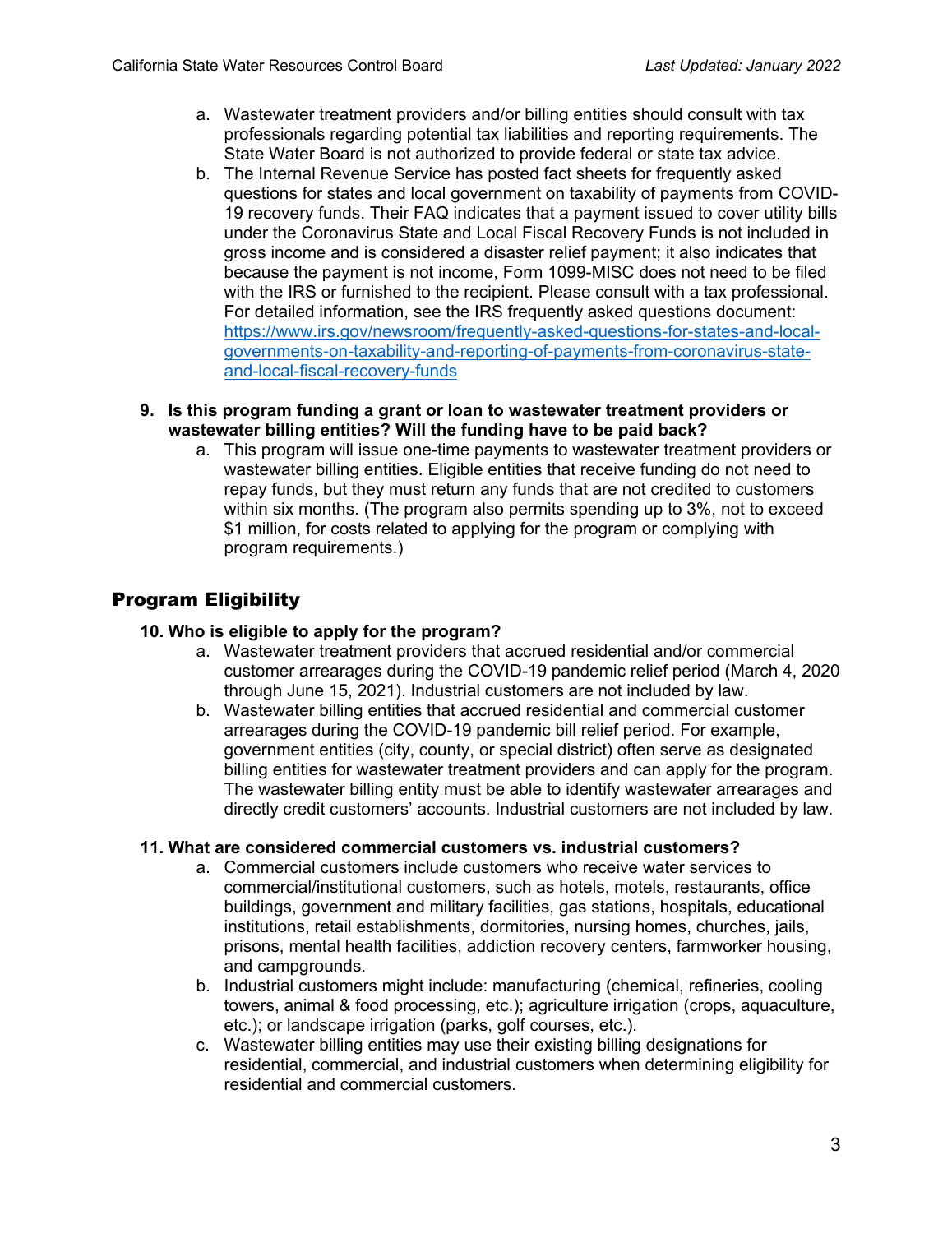- **12. Can a provider or billing entity that already transferred customer debt to a third party (such as a county under a Teeter Plan or a debt collection entity) participate in the program?** 
	- a. Yes, wastewater treatment providers or wastewater billing entities that transferred debt to a third party are encouraged apply to provide relief to their customers.
	- b. The wastewater provider or billing entity can credit customer accounts through one of these three methods:
		- i. Directly paying the third party to reduce or eliminate the debt
		- ii. Refunding the credited amount to the customer
		- iii. Creating a positive balance for customers to apply toward future wastewater bills
	- c. The wastewater treatment provider or billing entity must notify customers of this credit and indicate that the credit should be used to pay down the debt that was transferred to the third party.
	- d. If the wastewater treatment provider or billing entity receives funding for arrearages that have been assigned to a third party other than a tax agency, the entity must recall the debt.

### **13. What if customers are charged for wastewater through property tax rolls?**

- a. Providers that collect eligible customer revenue through property tax rolls are also eligible for the program if they can identify wastewater arrearages and directly credit customers' accounts.
- b. If counties, cities, or special districts collect wastewater fees through property taxes, then the county, city or special district should apply to cover the customer arrearages.

#### **14. What if a wastewater treatment provider or wastewater billing entity used a customer assistance program to aid customers with qualifying arrearages?**

- a. A wastewater treatment provider or wastewater billing entity that used an existing customer assistance program to aid customers with qualifying arrearages may still be able to participate in the program and receive payment for arrearages previously covered by the customer assistance program.
- b. The provider or billing entity should consult with State Water Board staff to determine that all program requirements can be met and confirm eligibility. Staff can be reached at [wwarraerages@waterboards.ca.gov](mailto:wwarraerages@waterboards.ca.gov)

#### **15. Are arrearages on accounts that are now closed eligible for funding?**

a. Yes, residential and commercial wastewater arrearages from the eligibility period (March 4, 2020 through June 15, 2021) can be included, even if the account is no longer active.

#### **16. I am a customer who is behind on wastewater bill payments due to the pandemic. Can I apply for the Program?**

a. No, customers cannot apply directly to the program, but will benefit from eligible wastewater bill debt being cleared if their providers participate. Wastewater treatment providers and billing entities that participate must credit customer accounts within 60 days of receiving funds and must notify customers in writing of the amount that has been cleared. They must also waive late fees associated with the cleared debt.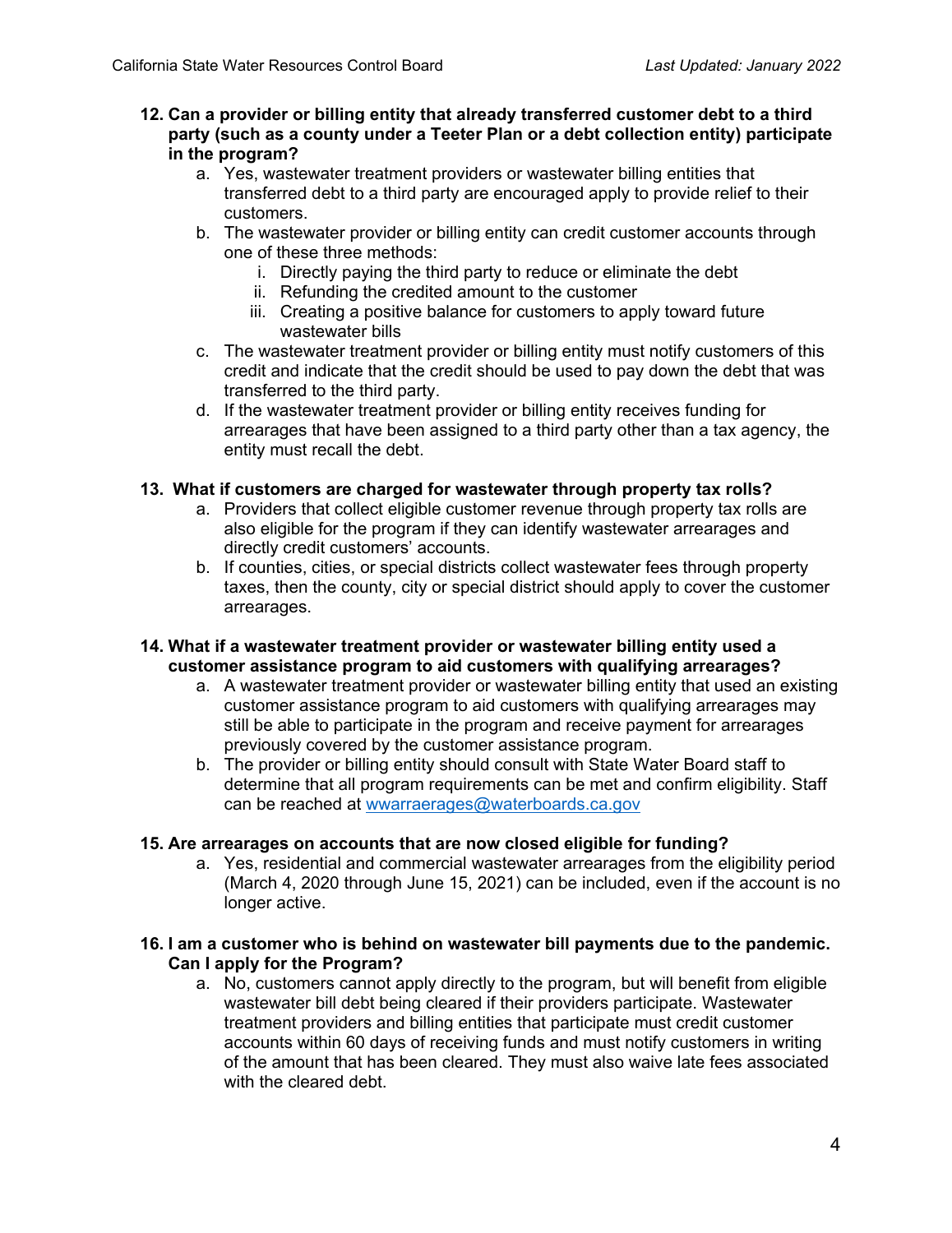#### **17. Does the program cover late fees?**

- a. No, late fees cannot be included in the calculation for total arrearages or deducted from the amount to credit customers.
- b. Wastewater treatment providers and billing entities that participate must waive late fees that occurred during the billing cycles that were used to calculate the arrearages (see examples of possible billing cycles in question #4 above).
- **18. Does the program cover administrative costs for wastewater treatment providers or wastewater billing entities that apply?** 
	- a. Yes, approved wastewater treatment providers may spend up to 3% (or up to \$1 million, whichever is less) for costs related to applying for the assistance or complying with program requirements. This limit is set by the legislation.
	- b. Applicants must document these costs and report them to the State Water Board. The State Water Board will provide a template.

#### **19. Are recycled water or stormwater arrearages eligible?**

a. It depends. The statute is limited to arrearages for wastewater collection, treatment, and disposal services. Staff will consider requests for inclusion of these charges if applicants demonstrate that charges for recycled water and stormwater are included within billing for wastewater collection, treatment, or disposal services.

#### **20. Can I receive wastewater arrearage program funds if I am applying for other COVID-19 relief funding?**

a. There are multiple programs assisting different entities with COVID-19 costs. If your entity receives moneys from the California Water and Wastewater Arrearage Payment Program for water arrearages and/or wastewater arrearages, you cannot also receive moneys from any other source for those same arrearages. The California Water and Wastewater Arrearage Payment Program does not restrict an entity from receiving other COVID-19 moneys from other sources, so long as they are not for those same arrearages for which the entity is receiving moneys from the Arrearages Program. Entities must be aware, however, that acceptance of moneys from the California Water and Wastewater Arrearage Payment Program may cause an entity to not be eligible for some other programs assisting entities with COVID-19 costs. Entities should discuss program eligibility requirements directly with the respective awarding agency.

# <span id="page-4-0"></span>Program Application & Payment Process

#### **21. How do wastewater treatment providers and billing entities apply for the program?**

- a. The online application portal will open on February 1, 2022. A link will be posted at [bit.ly/WastewaterDebtRelief](http://bit.ly/WastewaterDebtRelief)
- b. In addition to the online application, applicants must submit the following original signed forms by mail:
	- i. Application/disbursement form that identifies the maximum amount of funding for which the wastewater treatment provider or wastewater billing entity may apply. This form must be signed by the wastewater treatment provider's or wastewater billing entity's authorized representative or designee.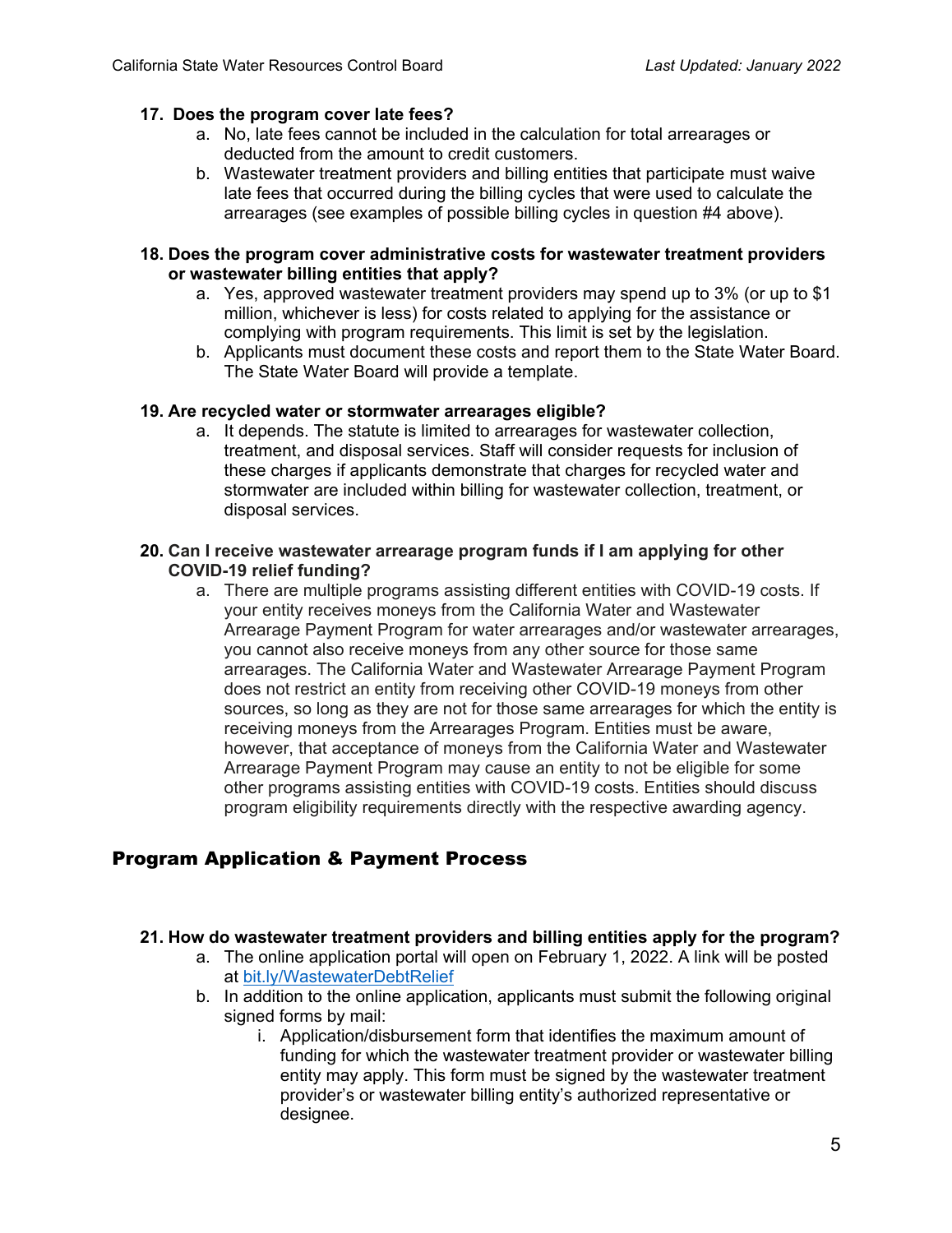- ii. Conditions of payment form, which details program requirements with which the authorized representative, on behalf of the wastewater treatment provider or wastewater billing entity, agrees to comply.
- c. The application period closes April 1, 2022. Applicants are encouraged to apply as soon as possible; applications will be reviewed on an ongoing basis.

#### **22. What information will I need to provide on the application?**

- a. All applicants will need the following information:
	- i. Taxpayer ID Number and EIN number of the organization
	- ii. Total amount in dollars of arrearages separated by residential and customer accounts,
	- iii. Total number of residential and customer accounts in arrears
	- iv. Contact information for authorized representative of the organization or its designee
- b. In addition, if the applicant is a wastewater billing entity, the entity will need to provide the names of the publicly-owned treatment works that provide sewer services.
- c. Review the application questions and help tips posted at [bit.ly/WastewaterDebtRelief](http://bit.ly/WastewaterDebtRelief) for more information.

#### **23. How can an agency apply if its billing period does not line up with the COVID-19 bill relief period dates (March 4, 2020 through June 15, 2021)? What about an entity that does annual billing?**

- a. Wastewater arrearages from any billing period that intersects the eligibility period (March 4, 2020 through June 15, 2021) can be included in the application. Prorating is not required.
	- i. Examples:

.

- 1. Wastewater is billed yearly: Both wastewater bills for 2020 and 2021 could be eligible for the program, since the COVID-19 relief period started March 4, 2020 and ended June 15, 2021.
- 2. Wastewater is billed twice a year: Both semi-annual 2020 bills could be eligible since both include dates in the COVID-19 relief period. For 2021, the January through June bills could be eligible.
- 3. Monthly billing: All monthly bills for March 2020 through June 2021 could be eligible.
- **24. If a wastewater treatment provider does not bill customers directly, who should apply?** 
	- a. Whichever entity has the ability to directly credit customer accounts should apply for the funding. In many cases, this will be the entity that does the billing. Please coordinate with the entity that does your billing and encourage them to apply. If you bill through multiple entities, they should each file an application.
- **25. Can a wastewater billing entity that bills customers on behalf of multiple treatment plants submit all its arrearages in one application?**
	- a. Yes. A wastewater billing entity can submit one aggregate application for arrearages for all the providers for which it bills.

# **26. Can I get support to complete the application?**

a. Yes. State Water Board Staff are available to support and answer questions and can be contacted at [wwarraerages@waterboards.ca.gov](mailto:wwarraerages@waterboards.ca.gov) or 916-327-9002.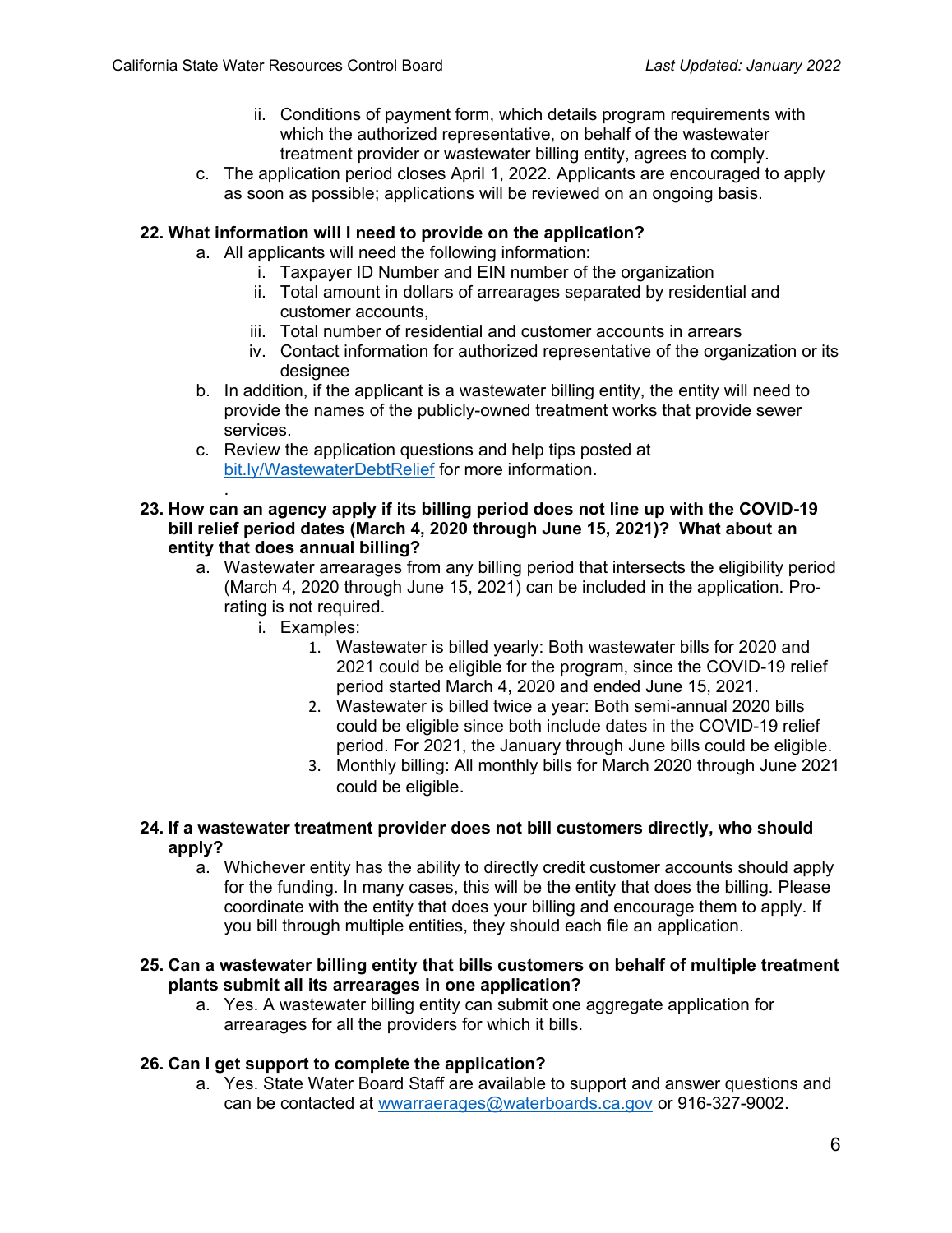b. In addition, you can request technical assistance with completing the application by emailing [wwarraerages@waterboards.ca.gov.](mailto:wwarraerages@waterboards.ca.gov)

#### **27. How can an agency that combines wastewater billing with other utilities apply for the program?**

- a. A wastewater treatment provider or wastewater billing entity that combines wastewater with other utilities such as water, stormwater, refuse, and energy, can only apply for funding for the wastewater portion of customer arrearages.
- b. If the wastewater portion of the arrearage cannot be determined for each customer account, the entity can use an average customer ratio to estimate wastewater arrearages for individual customers. To do so, first calculate the average annual bill. Then, calculate the average annual wastewater portion of the average annual bill. Then use the following formula to calculate the average annual wastewater percentage.

#### *Average Annual Percentage of Wastewater Charge = (Average Annual Wastewater Charges / Total Average Annual Bill) X 100*

- c. This Average Annual Percentage of Wastewater Charge can be applied to customer arrearages to determine the customer's wastewater arrearages. For example, if the Average Annual Percentage of Wastewater Charge is 27% and a customer's total arrearages for the COVID-19 relief bill period are \$1,000, the wastewater arrearages would be 27% of \$1,000, or \$270.
- d. If this method does not work for your agency's circumstances, please contact State Water Board staff at [wwarrearages@waterboards.ca.gov](mailto:wwarrearages@waterboards.ca.gov) to discuss an alternative approach.

# **28. Can an entity apply if it missed the designated application period?**

a. The initial application period is February 1, 2022 through April 1, 2022; all wastewater treatment providers or wastewater billing entities should aim to apply during this period to ensure successful applications and timely payments. However, the State Water Board will hold funds for late applicants until April 22, 2022. Late applicants are not guaranteed funding.

# **29. When will payments be disbursed?**

- a. Staff will process disbursements as soon as complete applications are received and reviewed. Staff plans to begin disbursing funds through the State Controller's Office on March 1, 2022.
- b. Staff may prioritize the timing of disbursements to wastewater treatment providers and wastewater billing entities that serve disadvantaged communities.

#### **30. Where will payments be sent?**

- a. Payments will be issued by check and may be sent to either the wastewater treatment provider's or wastewater billing entity's physical address or to the address of the authorized representative.
- b. Applicants should indicate the address where they would like payments to be mailed by including it on the taxpayer ID form and in the wastewater arrearage application.